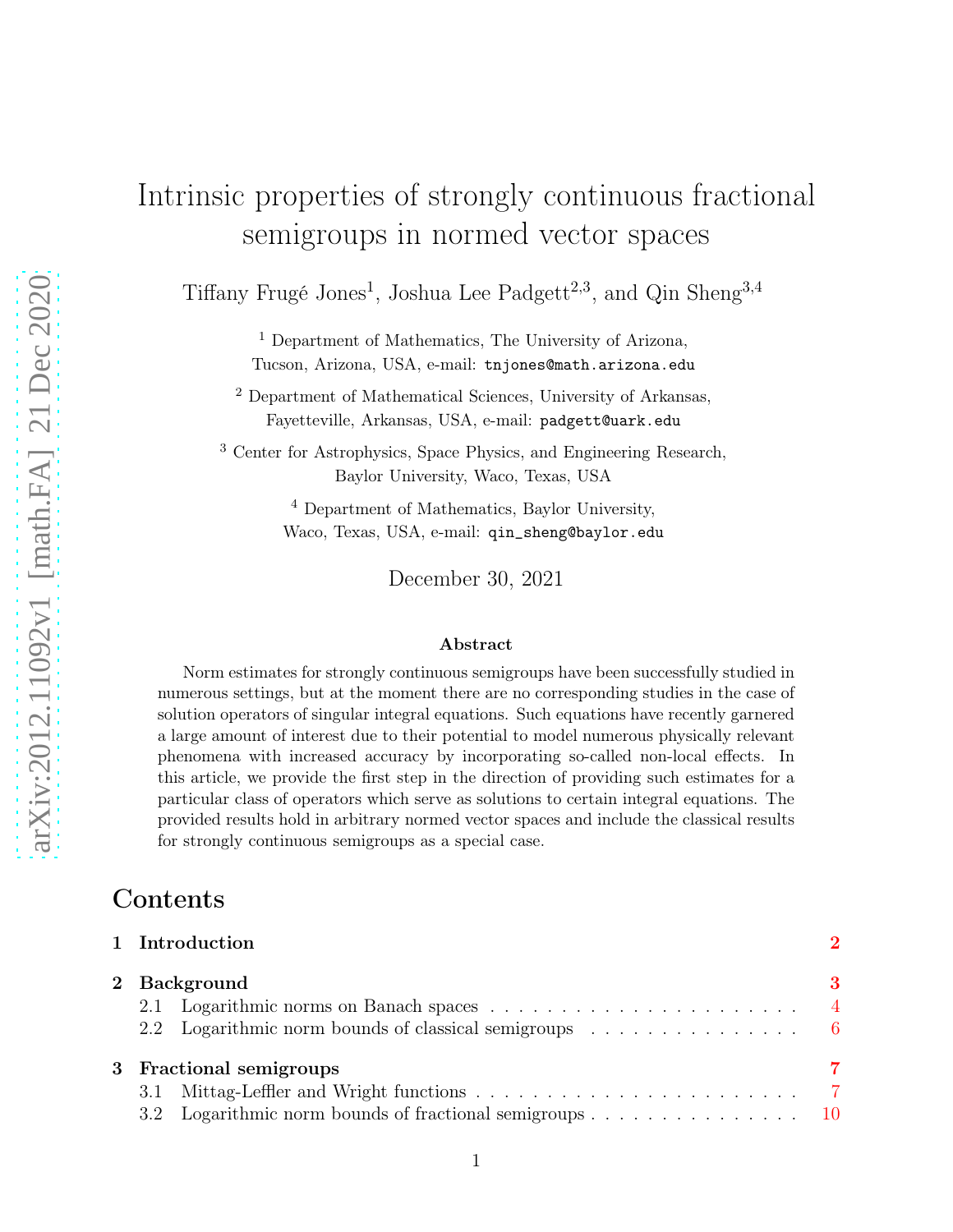#### <span id="page-1-0"></span>4 Conclusions and future endeavors [11](#page-10-0)

# 1 Introduction

The use of operator theory has been proven to be extremely effective in numerical analysis. It allows for the development of robust tools for applications far outside of the realms of traditional computational mathematics. While these tools have been important and are well understood in cases of classical abstract Cauchy problems—which may be used to represent continuous and discrete problems, alike—there is currently little known about their effectiveness when abstract singular integral problems are presented. In particular, there is no accountable analysis tools available if the generating operators considered are not sectorial.

Researchers in numerical analysis have recently benefited from a surge of activities which overlaps with pure mathematical analysis (see, for instance,  $\left[3, 6, 15, 16, 24, 26, 28\right]$  $\left[3, 6, 15, 16, 24, 26, 28\right]$  $\left[3, 6, 15, 16, 24, 26, 28\right]$  $\left[3, 6, 15, 16, 24, 26, 28\right]$  $\left[3, 6, 15, 16, 24, 26, 28\right]$  $\left[3, 6, 15, 16, 24, 26, 28\right]$  $\left[3, 6, 15, 16, 24, 26, 28\right]$  $\left[3, 6, 15, 16, 24, 26, 28\right]$  $\left[3, 6, 15, 16, 24, 26, 28\right]$  $\left[3, 6, 15, 16, 24, 26, 28\right]$  $\left[3, 6, 15, 16, 24, 26, 28\right]$  and publications cited therein). Inspired by this fact and the recent works of Littlejohn and Wellman concerning the investigation of self-adjoint operators in extended Hilbert spaces (cf., e.g.,  $[19, 20, 21]$  $[19, 20, 21]$  $[19, 20, 21]$  $[19, 20, 21]$ , in this article we consider so-called *strongly continuous fractional semi*groups in arbitrary normed vector spaces. The work of Littlejohn and Wellman has added to the existing notion that understanding operators in a more abstract setting can yield extremely insightful results regarding their spectral properties. The understanding of such properties is integral to the study of numerical algorithms as an entire family, rather than on a case-by-case basis (cf., e.g., [\[32\]](#page-13-5)). While this task can be difficult in and of itself, the situation is further complicated by the fact that one is also often interested in estimating such families in a non-Hilbert space setting. In this case, it is not so obvious how one can immediately obtain analogous results due to the lack of structure exhibited by many such spaces.

Adding to the aforementioned difficulties, there has been a recent trend in considering operators which exhibit so-called *non-local features* (see, for instance,  $[2, 4, 11, 26, 27]$  $[2, 4, 11, 26, 27]$  $[2, 4, 11, 26, 27]$  $[2, 4, 11, 26, 27]$  $[2, 4, 11, 26, 27]$  $[2, 4, 11, 26, 27]$  and references therein). The Cauchy problems associated to these operators no longer exhibit solutions which are semigroups, which complicates any ensuing analysis. Therefore, even in the classical Hilbert space setting or settings with bounded operators, one cannot employ classical techniques to obtain an understanding of the spectral or norm properties of the solution operator. This difficulty is a primary motivation of the current study.

To this end, herein, we employ techniques which allow for the development of results which mirror the spectral results often derived in Hilbert spaces for non-local problems in arbitrary normed vector spaces. While such problems have numerous open questions associated to them, we currently focus on the task of developing norm estimates of the solution operators (which will contain classical strongly continuous semigroups as a special case). This goal is accomplished by introducing a particular semi-inner-product on a given normed vector space. This semi-inner-product differs from the classical ones originally studied by Lumer (cf. [\[9,](#page-12-5) [12,](#page-12-6) [23\]](#page-13-7)), but exhibit desirable properties which allow for the development of the desired norm bounds (cf. Lemma [2.8](#page-5-1) and Theorem [3.6\)](#page-9-1). A nice consequence of these newly derived results is briefly outlined in Corollary [3.7.](#page-10-1) An important fact worth mentioning is that Theorem [3.6](#page-9-1) and Corollary [3.7](#page-10-1) demonstrate that while the non-local problems have solution operators which lack certain desired features, it is the case that their norm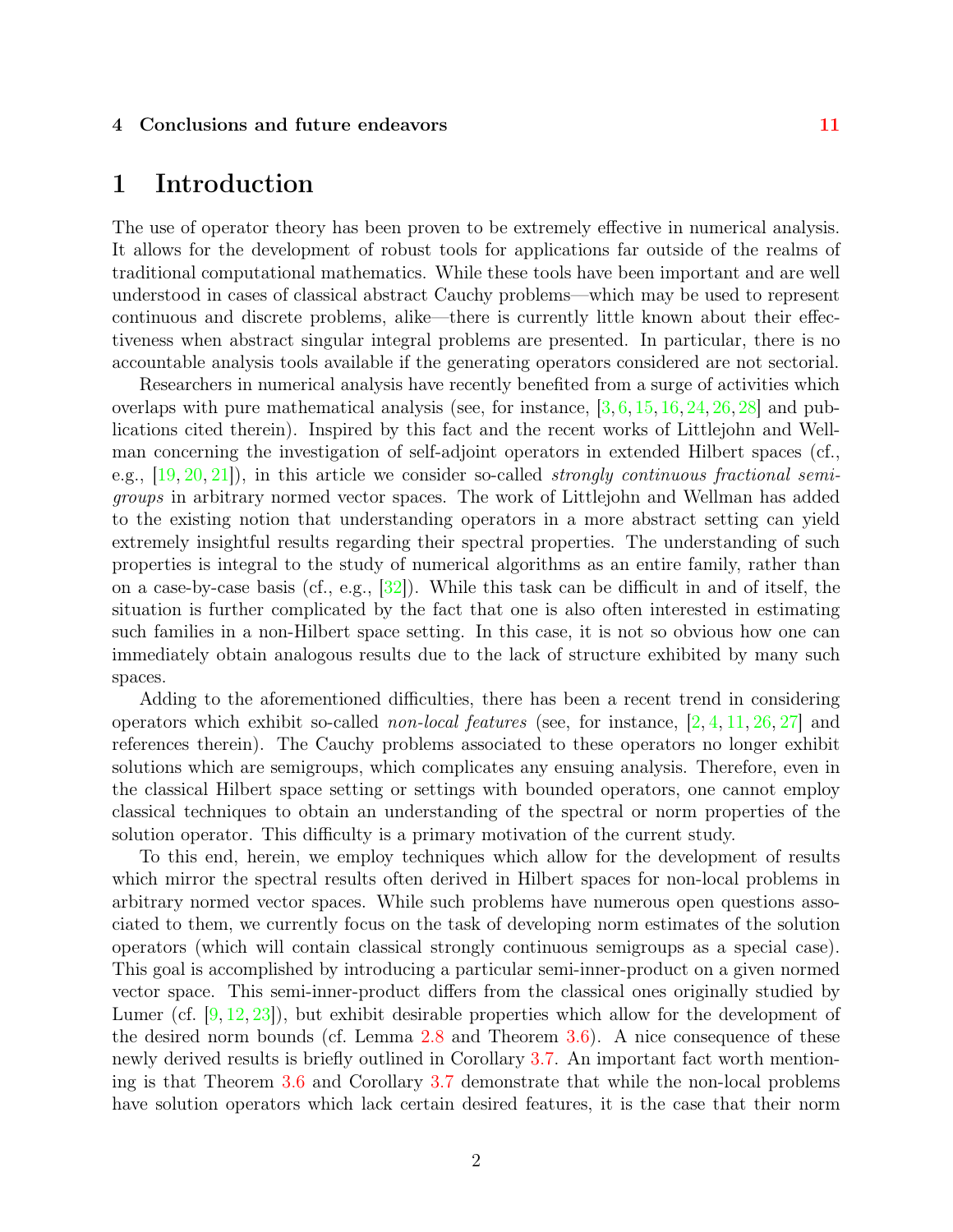estimates may be viewed as continuous perturbations of the classical setting with the perturbations being comparable to the amount of non-locality present (e.g., the value of  $\alpha \in (0,1]$ ) in Corollary [3.7\)](#page-10-1).

The remainder of this article is organized as follows. In Section [2](#page-2-0) we introduce a particular notion of a semi-inner-product on arbitrary normed vector spaces and introduce its associated so-called logarithmic norm. In Subsection [2.2](#page-5-0) we use these ideas to prove norm growth bounds on strongly continuous semigroups (cf. Definition [2.6\)](#page-5-2). In Section [3](#page-6-0) we introduce a notion of fractional semigroups, whose construction depend upon the classical Mittag-Leffler functions (cf. Definitions [3.1](#page-6-2) and [3.5\)](#page-9-2). Thereafter, these notions are then used to prove analogous growth bounds for strongly continuous fractional semigroups in Subsection [3.2.](#page-9-0) Finally, in Section [4](#page-10-0) we provide some concluding remarks on the subject and outline potential future research directions.

# <span id="page-2-0"></span>2 Background

For the purposes of the ensuing analysis, a particular semi-inner-product is defined on arbitrary normed vector spaces. Through it, an associated logarithmic norm is introduced. The necessary concepts of strongly continuous semigroups and their generators will be introduced and studied. An interesting growth bound result of such semigroups employing the logarithmic norm will be proven (cf. Lemma [2.8\)](#page-5-1). Our result appears in various forms in the known literature, although, to our knowledge, no formal proof has been provided which is independent of higher regularity in infinite-dimensional spaces (cf., e.g., [\[7,](#page-12-7) [22,](#page-13-8) [34,](#page-13-9) 35]).

Throughout this article, let  $\mathbb C$  and  $\mathbb R$  be the usual complex and real number fields, respectively, and let  $i = \sqrt{-1}$ . Furthermore, let  $\mathbb{N}_0 = \{0, 1, 2, ...\}$ . In addition, we briefly mention a particular notation used throughout this article which emphasizes how various outside results are applied. If, for example, we cite a result which names a mathematical object  $\mathcal{X}$ , in order to state results about a family of objects, e.g.,  $\mathcal{Y}_t$ ,  $t \in \mathbb{R}$ , we will write "applied for every  $t \in \mathbb{R}$  with  $\mathcal{X} \cap \mathcal{Y}_t$  in the notation of ..." in order to clarify its use.

<span id="page-2-1"></span>**Setting 2.1.** Let X be a vector space defined over the field  $\mathbb{R}$  endowed with a proper norm  $\lVert \cdot \rVert_X$ . We denote such a normed  $\mathbb{R}$ -Banach space as  $(X, \lVert \cdot \rVert_X)$ . We also define the following.

(i) Let 
$$
B(X) = \{A: X \to X: ||Ax||_X < \infty, \ \forall x \in X; \ ||x||_X = 1\}.
$$

$$
(ii)\ \ Let\ \mathbb{I}_X\colon X\to X\ \ satisfy\ that\ \mathbb{I}_Xx=x,\ \forall\, x\in X.
$$

(iii) Let  $D(A) \subseteq X$  be the domain of  $A: X \to X$ .

$$
(iv) \ \ Let \ \rho_X(A) = \{A \colon X \to X \colon \exists \ (\lambda \mathbb{I}_X - A)^{-1} \in B(X), \ \lambda \in \mathbb{C} \} \ \ be \ \ the \ \ resolvent \ set \ \ of \ A.
$$

(v) Let  $\Re(z) = \frac{1}{2}(z + \overline{z}), \ \forall z \in \mathbb{C}.$ 

(vi) Let  $\Gamma(z) = \int_0^\infty x^{z-1} \exp(-x) dx$ ,  $z \in \mathbb{C} \cup \mathbb{R} \setminus \{..., -2, -1, 0\}$ , be the Gamma function.

(vii) Let  $R_A: \mathbb{C} \to B(X)$  satisfy that  $R_A(\lambda) = (\lambda \mathbb{I}_X - A)^{-1}, \forall A: X \to X, \forall \lambda \in \rho_X(A)$ .

Finally, for every  $v: [0, \infty) \to X$  we define  $D_t^+ v(t) = \limsup_{\varepsilon \to 0^+} \frac{v(t+\varepsilon) - v(t)}{\varepsilon}$  $\frac{f(-v(t)) - v(t)}{\varepsilon} \in [-\infty, \infty], t \in$  $[0, \infty)$ .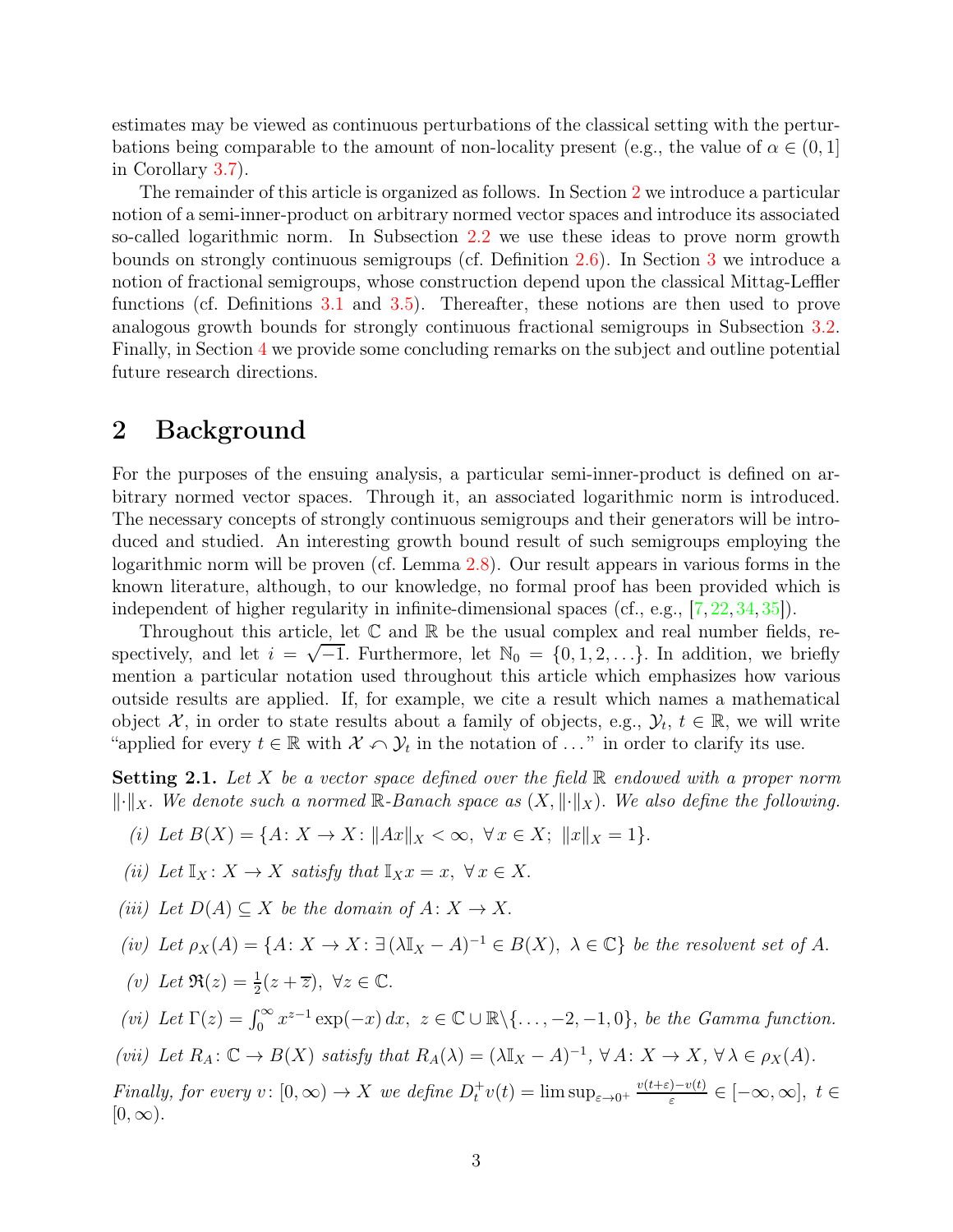### <span id="page-3-0"></span>2.1 Logarithmic norms on Banach spaces

In Definition [2.2](#page-3-1) we introduce a particular notion of a semi-inner-product on normed vector spaces. Semi-inner-products have long been studied in classical analysis (cf., e.g., [\[9,](#page-12-5)[12,](#page-12-6)[23\]](#page-13-7)) and were originally introduced by Lumer in an attempt to extend classical Hilbert space arguments to more general spaces. While we will not explore all possible properties of semiinner-products, it is worthwhile to mention that the primary difference between classical inner products and semi-inner-products is the fact that the latter is not necessarily uniquely defined nor bilinear.

<span id="page-3-1"></span>**Definition 2.2** (Right defined semi-inner-product). Let  $(X, \|\cdot\|_X)$  be a normed R-Banach space. We denote by  $[\cdot,\cdot]_X \colon X \times X \to \mathbb{R}$  the function which satisfies for all  $v, w \in X$  that

<span id="page-3-2"></span>
$$
[v, w]_X = \left[\lim_{\varepsilon \to 0^+} \frac{\|w + \varepsilon v\|_X - \|w\|_X}{\varepsilon}\right] \|w\|_X. \tag{2.1}
$$

We note that the limit in  $(2.1)$  exists due to the fact that the underlying norm on X possesses one-sided Gateaux differentials (cf., e.g., [\[1\]](#page-11-1)). We also wish to note that the choice of the limit employed in  $(2.1)$  is somewhat arbitrary; in fact, there are numerous other choices which would have demonstrated desirable properties, but the inclusion of these other choices would not have enriched the following discussions.

<span id="page-3-4"></span><span id="page-3-3"></span>**Lemma 2.3.** Let  $(X, \|\cdot\|_X)$  be a normed R-Banach space. Then

- <span id="page-3-5"></span>(i) it holds for all  $u, v \in X$  that  $[u, v]_X \leq ||u||_X||v||_X$ ,
- <span id="page-3-6"></span>(ii) it holds for all  $u \in X$  that  $||u||_X^2 = [u, u]_X$ ,
- <span id="page-3-7"></span>(iii) it holds for all  $c \in [0,\infty)$ ,  $u, v \in X$  that  $[cu, v]_X = c[u, v]_X$ , and
- (iv) it holds for all  $u, v, w \in X$  that  $[u + v, w]_X \leq [u, w]_X + [v, w]_X$
- (cf. Definition [2.2\)](#page-3-1).

Proof of Lemma [2.3.](#page-3-3) First, note that Definition [2.2](#page-3-1) and the triangle inequality ensure that for all  $u, v \in X$  it holds that

$$
[u, v]_X = \left[ \lim_{\varepsilon \to 0^+} \frac{\|v + \varepsilon u\|_X - \|v\|_X}{\varepsilon} \right] \|v\|_X \le \|u\|_X \|v\|_X. \tag{2.2}
$$

This establishes item [\(i\).](#page-3-4) Next observe that item [\(ii\)](#page-3-5) immediately follows from Definition [2.2.](#page-3-1) In addition, note that Definition [2.2](#page-3-1) assures that for all  $c \in (0,\infty), u, v \in X$  it holds that

$$
[cu, v]_X = \left[\lim_{\varepsilon \to 0^+} \frac{\|v + \varepsilon (cu)\|_X - \|v\|_X}{\varepsilon}\right] \|v\|_X
$$
  
= 
$$
c \left[\lim_{c \in \to 0^+} \frac{\|v + (c\varepsilon)u\|_X - \|v\|_X}{c\varepsilon}\right] \|v\|_X = c[u, v]_X.
$$
 (2.3)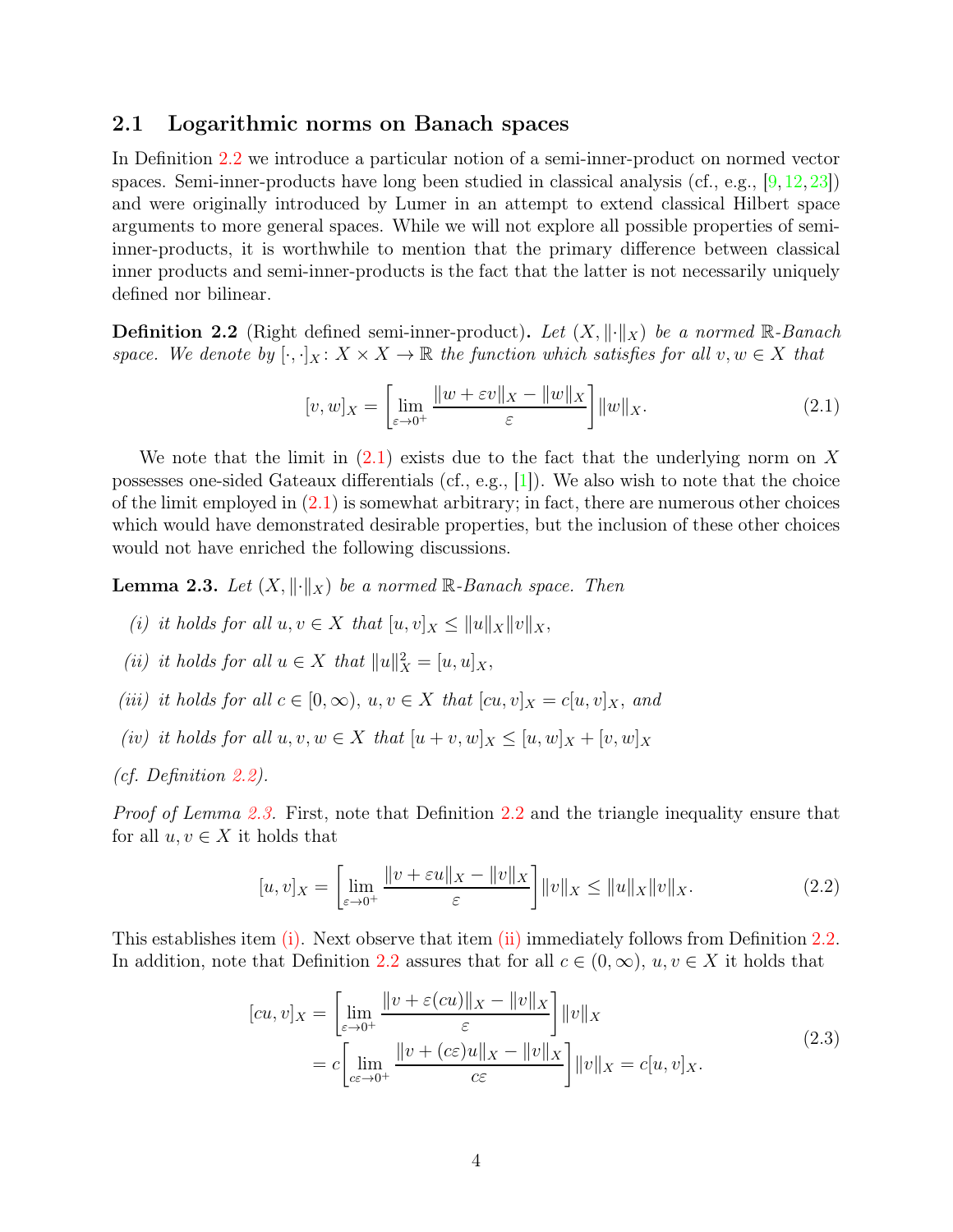Combining this with the fact that Definition [2.2](#page-3-1) implies that for all  $u, v \in X$  it holds that  $[0u, v]_X = [0, v]_X = 0$  establishes item [\(iii\).](#page-3-6) Moreover, note that Definition [2.2](#page-3-1) and the triangle inequality demonstrate that for all  $u, v, w \in X$  it holds that

$$
[u+v,w]_X = \left[\lim_{\varepsilon \to 0^+} \frac{\|w + \varepsilon(u+v)\|_X - \|w\|_X}{\varepsilon}\right] \|w\|_X
$$
  
\n
$$
\leq \left[\lim_{\varepsilon \to 0^+} \frac{\|w + 2\varepsilon u\|_X - \|w\|_X}{2\varepsilon}\right] \|w\|_X + \left[\lim_{\varepsilon \to 0^+} \frac{\|w + 2\varepsilon v\|_X - \|w\|_X}{2\varepsilon}\right] \|w\|_X
$$
 (2.4)  
\n
$$
= [u, w]_X + [v, w]_X.
$$

<span id="page-4-0"></span>This establishes item  $(iv)$ . The proof of Lemma [2.3](#page-3-3) is thus completed.

**Lemma 2.4.** Assume Setting [2.1.](#page-2-1) Then for all differentiable  $v: [0, \infty) \to X$ ,  $t \in [0, \infty)$  it holds that  $||v(t)||_X^{-2}D_t^+||v(t)||_X = [\frac{d}{dt}v(t), v(t)]_X||v(t)||_X$  (cf. Definition [2.2\)](#page-3-1).

*Proof of Lemma [2.4.](#page-4-0)* Throughout this proof let  $v: [0,\infty) \to X$ , let  $t \in [0,\infty)$ , and assume without loss of generality that  $||v(t)||_X \neq 0$ . Observe that the hypothesis that v is differentiable and Taylor's theorem (cf., e.g., Cartan et al. [\[5,](#page-12-8) Theorem 5.6.3]) yield that there exists  $\delta_t(\varepsilon) \in X$ ,  $\varepsilon \in \mathbb{R}$ , such that for all  $\varepsilon \in \mathbb{R}$  sufficiently small it holds that

- <span id="page-4-2"></span><span id="page-4-1"></span>(A) it holds that  $v(t + \varepsilon) = v(t) + \varepsilon \frac{d}{dt} v(t) + |\varepsilon| \delta_t(\varepsilon)$  and
- (B) it holds that  $\lim_{\varepsilon \to 0} \delta_t(\varepsilon) = 0$ .

Combining items  $(A)$  and  $(B)$  with Definition [2.2](#page-3-1) hence shows that

$$
D_{t}^{+}||v(t)||_{X} = \lim_{\varepsilon \to 0^{+}} \sup_{\varepsilon \to 0^{+}} \frac{||v(t) + \varepsilon \frac{d}{dt}v(t) + |\varepsilon|\delta_{t}(\varepsilon)||_{X} - ||v(t)||_{X}}{\varepsilon}
$$
  
\n
$$
= \lim_{\varepsilon \to 0^{+}} \frac{||v(t) + \varepsilon \frac{d}{dt}v(t)||_{X} - ||v(t)||_{X}}{\varepsilon}
$$
  
\n
$$
= \left[\lim_{\varepsilon \to 0^{+}} \frac{||v(t) + \varepsilon \frac{d}{dt}v(t)||_{X} - ||v(t)||_{X}}{\varepsilon}\right] \frac{||v(t)||_{X}^{2}}{||v(t)||_{X}^{2}} = \frac{\left[\frac{d}{dt}v(t), v(t)\right]_{X}}{||v(t)||_{X}^{2}} ||v(t)||_{X}.
$$
\n(2.5)

<span id="page-4-3"></span>The proof of Lemma [2.4](#page-4-0) is thus completed.

**Definition 2.5** (Logarithmic norm). Assume Setting [2.1.](#page-2-1) Then we denote by  $\mu_X : X \to \mathbb{R}$ the function which satisfies for all  $A: X \to X$ ,  $v \in D(A) \subseteq X$  that

$$
\mu_X(A) = \sup_{v \in D(A) \subseteq X} \frac{[Av, v]_X}{\|v\|_X^2}.
$$
\n(2.6)

<span id="page-4-4"></span>We close Subsection [2.1](#page-3-0) with a brief discussion of Definition [2.5.](#page-4-3) Let  $N \in \mathbb{N} = \{1, 2, 3, \ldots\}$ ...},  $p \in [1,\infty)$ , let  $X = L_p([0,\infty);\mathbb{R}^N)$  be the standard  $L_p$ -space on  $\mathbb{R}^N$  (endowed with its typical norm), and let  $A: \mathbb{R}^N \to \mathbb{R}^N$ . Then Definitions [2.2](#page-3-1) and [2.5](#page-4-3) ensure that

$$
\sup_{v \in D(A) \subseteq X} \frac{[Av, v]_X}{\|v\|_X^2} = \sup_{v \in D(A) \subseteq X} \frac{\left[\lim_{\varepsilon \to 0^+} \frac{\|v + \varepsilon Av\|_X - \|v\|_X}{\varepsilon}\right] \|v\|_X}{\|v\|_X^2} \qquad (2.7)
$$

$$
= \lim_{\varepsilon \to 0^+} \frac{\|\mathbb{I}_X + \varepsilon A\|_{\text{op}} - 1}{\varepsilon},
$$

 $\Box$ 

 $\Box$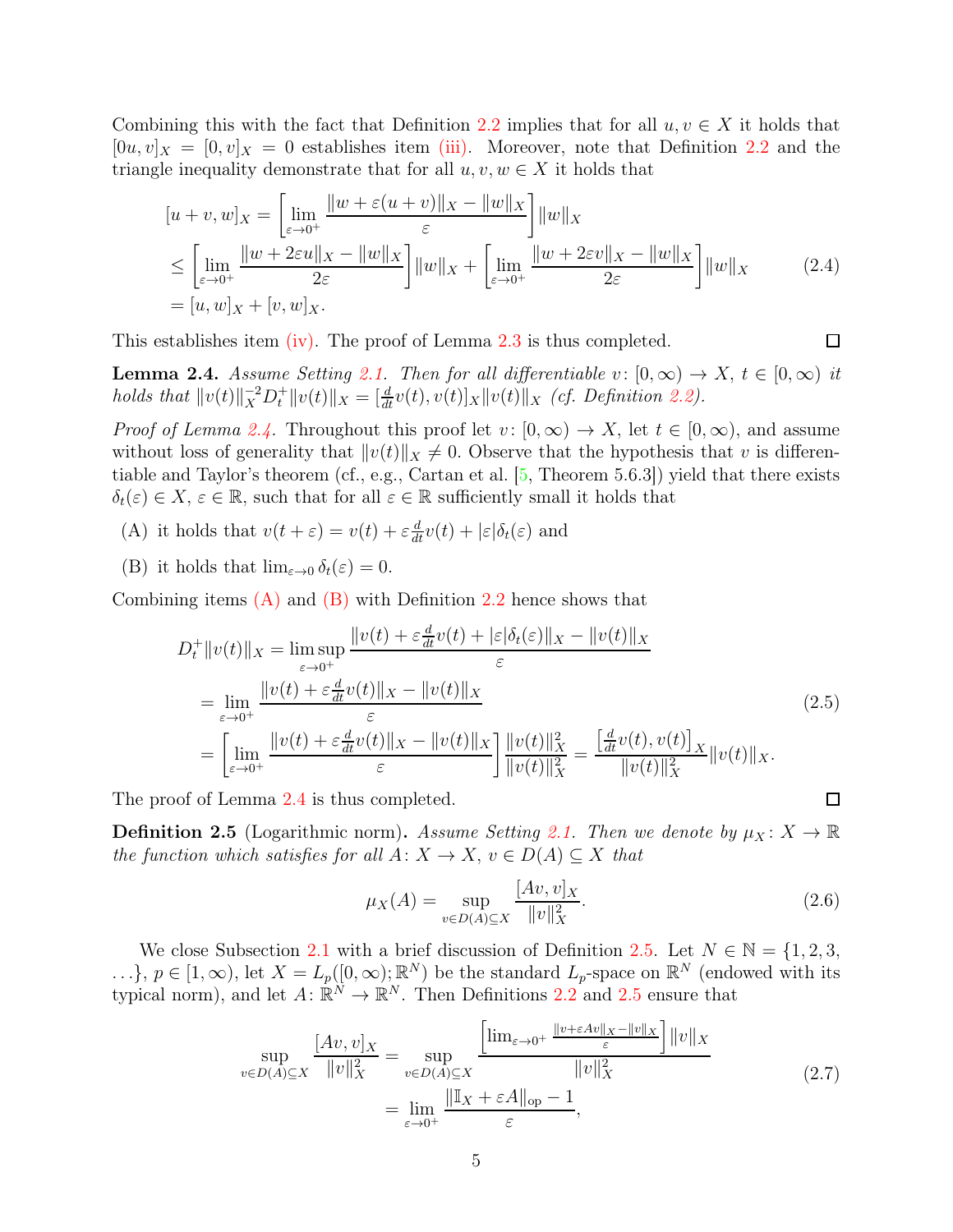where  $\lVert \cdot \rVert_{op}$  is the matrix norm induced by  $\lVert \cdot \rVert_X$ , which corresponds to the classical finitedimensional definition used in, e.g.,  $[35]$ . The usefulness of such formulations can be seen from the resulting closed-form expressions for  $(2.7)$  for particular choices of  $p \in [1,\infty)$ . For instance, when  $p = 2$ , it follows from direct calculation that  $\mu_X(A) = \max\{\lambda \in \mathbb{C} : \exists x \in \mathbb{C}\}\$  $\mathbb{R}^N$  such that  $(A + A^T)x = 2\lambda x$ .

### <span id="page-5-0"></span>2.2 Logarithmic norm bounds of classical semigroups

We now briefly introduce the classical concepts of strongly continuous semigroups and their associated generators (cf. Definitions [2.6](#page-5-2) and [2.7\)](#page-5-3). For a more detailed background and applications of these objects, we refer readers to, e.g., [\[32,](#page-13-5)[33\]](#page-13-10). The main result of Subsection [2.2](#page-5-0) is Lemma [2.8,](#page-5-1) which provides a means to estimate norm bounds for strongly continuous semigroups in a useful manner. In particular, we have that for every generator of a strongly continuous semigroup,  $A: X \to X$ , Lemma [2.8](#page-5-1) implies that if  $\mu_X(A) \in (-\infty, 0]$  it holds that A generates a so-called *contraction semigroup* (cf., e.g., [\[29,](#page-13-11) Page 10]).

<span id="page-5-2"></span>**Definition 2.6** (Strongly continuous semigroup). Assume Setting [2.1.](#page-2-1) Then  $\mathbb{T}: [0, \infty) \to$  $B(X)$  is a strongly continuous semigroup if

- <span id="page-5-6"></span>(i) it holds that  $\mathbb{T}_0 = \mathbb{I}_X$ ,
- (ii) it holds for all  $s, t \in [0, \infty)$  that  $\mathbb{T}_{t+s} = \mathbb{T}_t \mathbb{T}_s$ , and
- <span id="page-5-3"></span>(iii) it holds for all  $x \in X$  that  $\lim_{t \to 0^+} ||\mathbb{T}_t x - x||_X = 0$ .

**Definition 2.7** (Infinitesimal generator). Assume Setting [2.1](#page-2-1) and let  $\mathbb{T}$ :  $[0,\infty) \to B(X)$ be a strongly continuous semigroup (cf. Definition [2.6\)](#page-5-2). Then  $A: D(A) \subseteq X \to X$  is the infinitesimal generator of  $\mathbb{T}$ :  $[0,\infty) \to B(X)$  if

- (i) it holds that  $D(A) = \{x \in X : \exists \lim_{h \to 0^+} h^{-1}(\mathbb{T}_h \mathbb{I}_X)x\}$  and
- <span id="page-5-1"></span>(ii) it holds for all  $x \in D(A)$  that  $Ax = \lim_{h \to 0^+} h^{-1}(\mathbb{T}_h - \mathbb{I}_X)x$ .

**Lemma 2.8.** Assume Setting [2.1](#page-2-1) and let  $A: D(A) \subseteq X \rightarrow X$  be the generator of a strongly continuous semigroup  $\mathbb{T}_t(A) \in B(X)$ ,  $t \in [0,\infty)$  (cf. Definitions [2.6](#page-5-2) and [2.7\)](#page-5-3). Then it holds for all  $t \in [0,\infty)$ ,  $x \in D(A)$  that  $\|\mathbb{T}_t(A)x\|_X \leq \exp(t\mu_X(A))\|x\|_X$  (cf. Definition [2.5\)](#page-4-3).

*Proof of Lemma [2.8.](#page-5-1)* First, observe that the fact that A generates a strongly continuous semigroup and, e.g., Fetahu [\[10,](#page-12-9) Theorem 2.12, item c)] (applied for every  $t \in [0,\infty)$  with  $A \cap A$ ,  $x \cap x$ ,  $T(t) \cap T_t(A)$  in the notation of [\[10,](#page-12-9) Theorem 2.12]) assure that

<span id="page-5-5"></span><span id="page-5-4"></span>(I) for all  $t \in [0, \infty)$ ,  $x \in D(A)$  it holds that  $\mathbb{T}_{t}(A)x \in D(A)$  and

(II) for all  $t \in [0, \infty)$ ,  $x \in D(A)$  it holds that  $\frac{d}{dt} \mathbb{T}_t(A)x = A \mathbb{T}_t(A)x$ .

Next note that items [\(I\)](#page-5-4) and [\(II\)](#page-5-5) and Lemma [2.4](#page-4-0) hence demonstrate that for all  $t \in [0, \infty)$ ,  $x \in D(A)$  it holds that

$$
D_t^+ \|\mathbb{T}_t(A)x\|_X = \frac{\left[\frac{d}{dt}\mathbb{T}_t(A)x, \mathbb{T}_t(A)x\right]_X}{\|\mathbb{T}_t(A)x\|_X^2} \|\mathbb{T}_t(A)x\|_X
$$
  
= 
$$
\frac{\left[A\mathbb{T}_t(A)x, \mathbb{T}_t(A)x\right]_X}{\|\mathbb{T}_t(A)x\|_X^2} \|\mathbb{T}_t(A)x\|_X.
$$
 (2.8)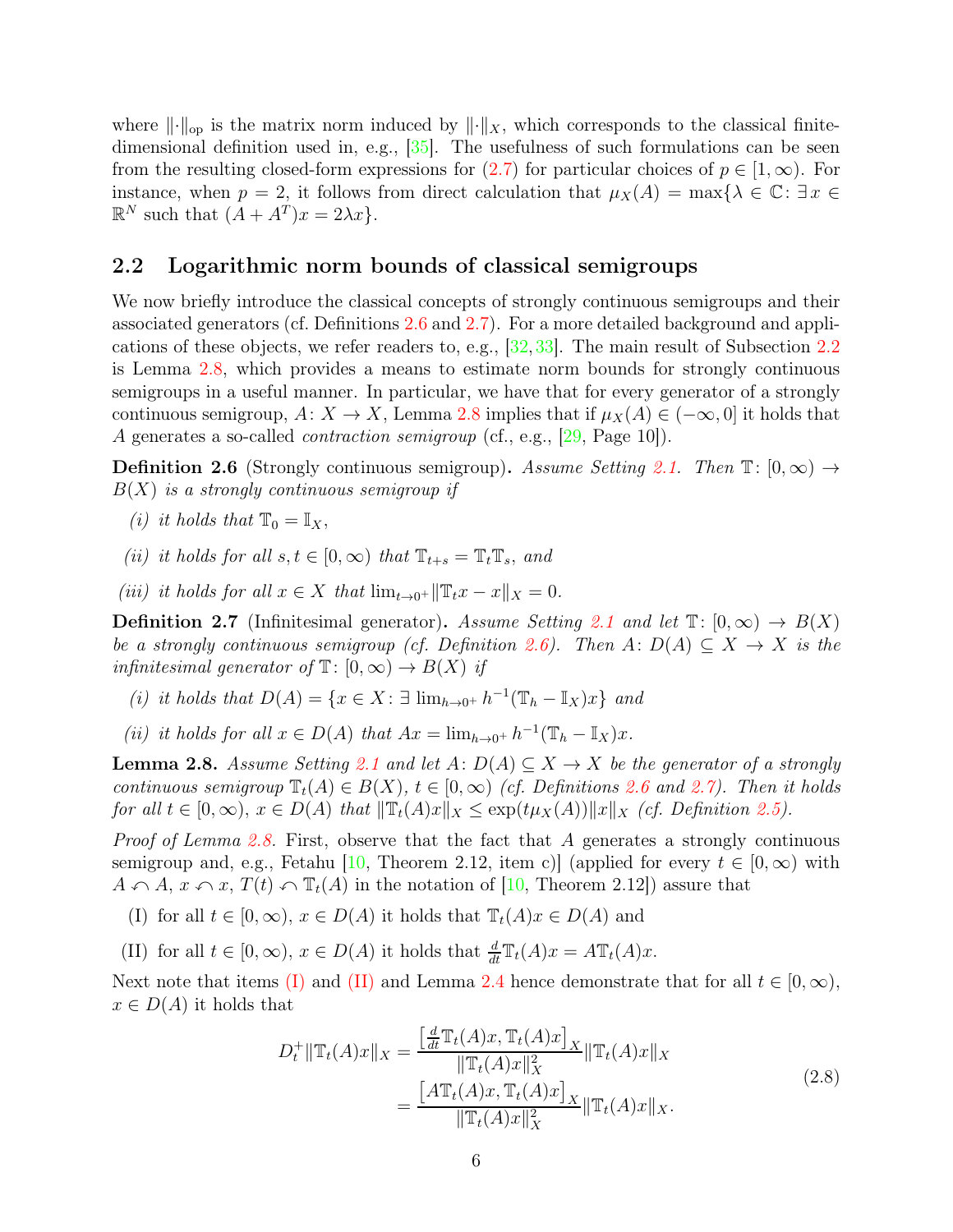This, item [\(I\),](#page-5-4) the fact that for all  $x \in D(A)$  it holds that  $\lim_{t\to 0^+} ||T_t(A)x||_X = ||x||_X$ , and, e.g., Szarski [\[36,](#page-14-0) Theorem 9.6] (applied for every  $t \in [0, \infty)$ ,  $x \in D(A)$  with  $y(t) \cap$  $\|\mathbb{T}_t(A)x\|_X, \sigma(t, y) \leftarrow [A\mathbb{T}_t(A)x, \mathbb{T}_t(A)x]_X \|\mathbb{T}_t(A)x\|_X^2 \|\mathbb{T}_t(A)x\|_X$  in the notation of [\[36,](#page-14-0) Theorem 9.6]) prove that for all  $t \in [0, \infty)$ ,  $x \in D(A)$  it holds that

$$
\|\mathbb{T}_{t}(A)x\|_{X} \le \exp\left(\frac{t\big[A\mathbb{T}_{t}(A)x, \mathbb{T}_{t}(A)x\big]_{X}}{\|\mathbb{T}_{t}(A)x\|_{X}^{2}}\right) \|x\|_{X}.
$$
\n(2.9)

 $\Box$ 

This, the fact that  $\mathbb{R} \ni x \to \exp(x) \in (0,\infty)$  is increasing, and Definition [2.5](#page-4-3) show that for all  $t \in [0, \infty)$ ,  $x \in D(A)$  it holds that

$$
\|\mathbb{T}_{t}(A)x\|_{X} \le \exp\left(\frac{t\big[A\mathbb{T}_{t}(A)x, \mathbb{T}_{t}(A)x\big]_{X}}{\|\mathbb{T}_{t}(A)x\|_{X}^{2}}\right) \|x\|_{X} \le \sup_{y \in D(A)} \left[\exp\left(\frac{t[Ay, y]_{X}}{\|y\|_{X}^{2}}\right) \|x\|_{X}\right]
$$

$$
\le \exp\left(\sup_{y \in D(A)} \frac{t[Ay, y]_{X}}{\|y\|_{X}^{2}}\right) \|x\|_{X} = \exp(t\mu_{X}(A)) \|x\|_{X}.
$$
(2.10)

<span id="page-6-0"></span>The proof of Lemma [2.8](#page-5-1) is thus completed.

# 3 Fractional semigroups

We now introduce the novel solution operators of interest. We note that the use of the term fractional semigroup is a bit of a misnomer as the objects in Definition [3.5](#page-9-2) do not satisfy item [\(ii\)](#page-5-6) of Definition [2.6](#page-5-2) (cf., e.g.,  $[14,$  Theorem 3.3]). However, we use this term, herein, due to the fact that the classical strongly continuous semigroup is contained as a special case of the operators proposed in Definition [3.5.](#page-9-2) In Subsection [3.1](#page-6-1) we introduce the concept of the two-parameter Mittag-Leffler and Wright functions. These functions allow for the convenient representation of the fractional semigroups in a fashion which is analogous to the classical functional calculus methods used to represent strongly continuous semigroups. The main result of this article is Theorem [3.6](#page-9-1) of Subsection [3.2.](#page-9-0) This result can be seen as a generalization of Lemma [2.8](#page-5-1) and, as such, will have analogous useful implications in the study of singular integral problems.

#### <span id="page-6-1"></span>3.1 Mittag-Leffler and Wright functions

In Definitions [3.1](#page-6-2) and [3.3](#page-7-0) we introduce two families of functions which may be viewed as generalizations of the exponential function and the Bessel functions, respectively. There exists a rich theory behind each of the special functions, but such explorations are tangential to our current goal. As such, we outline their properties which are germane to the current study in Lemmas [3.2](#page-6-3) and [3.4.](#page-7-1)

<span id="page-6-3"></span><span id="page-6-2"></span>**Definition 3.1** (Mittag-Leffler function). Assume Setting [2.1](#page-2-1) and let  $\alpha, \beta \in \mathbb{C}$  satisfy that  $\Re(\alpha) \in (0,\infty)$ . Then we denote by  $E_{\alpha,\beta}$ :  $\mathbb{C} \to \mathbb{C}$  the function which satisfies for all  $z \in \mathbb{C}$ that

$$
E_{\alpha,\beta}(z) = \sum_{k=0}^{\infty} \frac{z^k}{\Gamma(\beta + \alpha k)}.
$$
\n(3.1)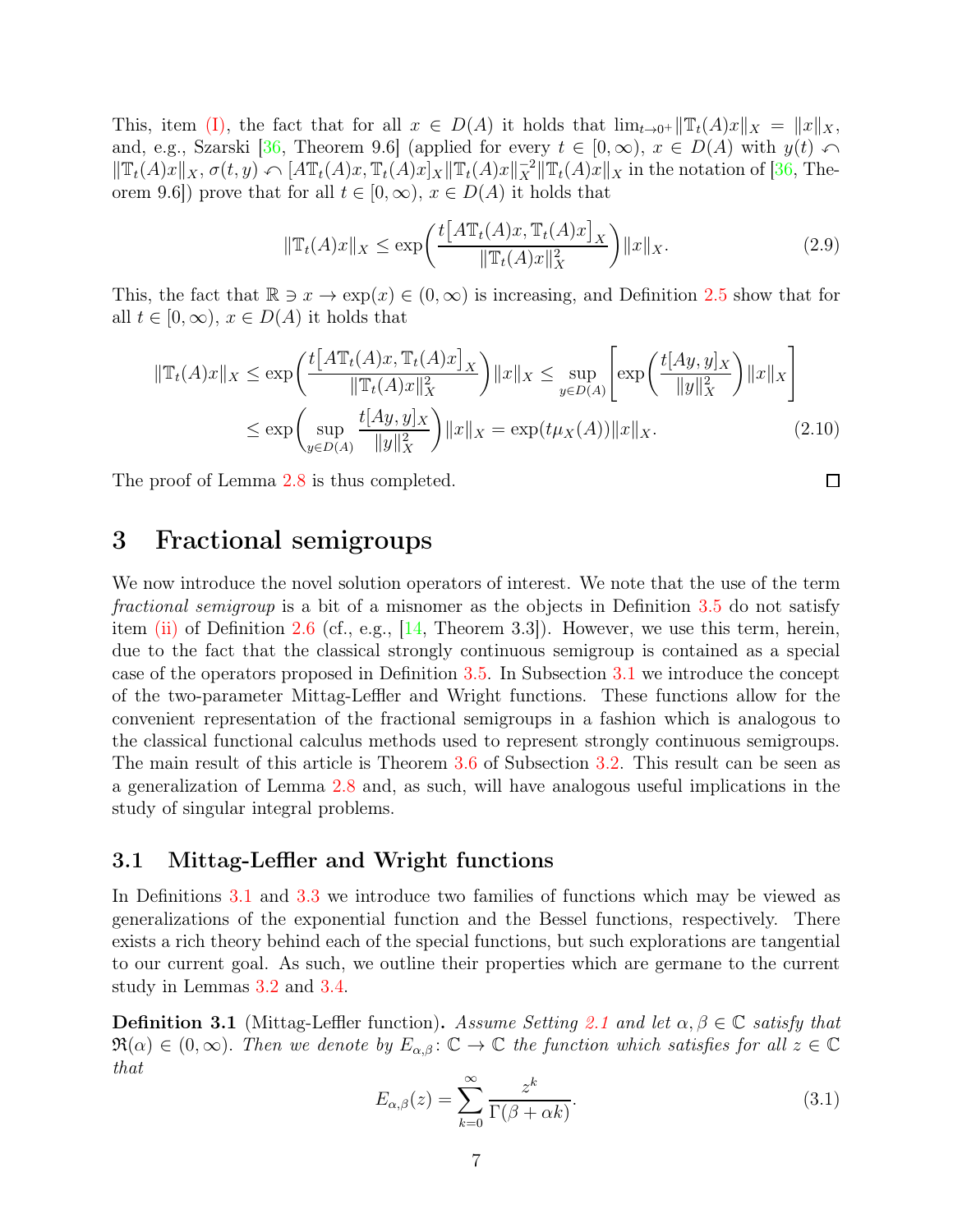<span id="page-7-2"></span>**Lemma 3.2.** Let  $\alpha \in (0,1], \lambda \in \mathbb{C}$ . Then

- <span id="page-7-3"></span>(i) it holds for all  $z \in \mathbb{C}$  that  $E_{1,1}(z) = \exp(z)$  and
- (ii) it holds for all  $z \in (0, \infty)$  that  $\frac{d}{dz} E_{\alpha,1}(\lambda z^{\alpha}) = \lambda z^{\alpha-1} E_{\alpha,\alpha}(\lambda z^{\alpha})$

(cf. Definition [3.1\)](#page-6-2).

Proof of Lemma [3.2.](#page-6-3) First, note that item [\(i\)](#page-7-2) follows directly from Definition [3.1.](#page-6-2) Next observe that Definition [3.1](#page-6-2) and, e.g., Rudin [\[31,](#page-13-12) Theorem 7.17] ensure that for all  $z \in (0, \infty)$ it holds that

$$
\frac{d}{dz}E_{\alpha,1}(\lambda z^{\alpha}) = \frac{d}{dz}\sum_{k=0}^{\infty}\frac{(\lambda z^{\alpha})^k}{\Gamma(1+\alpha k)} = \sum_{k=0}^{\infty}\frac{d}{dz}\frac{\lambda^k z^{\alpha k}}{\Gamma(1+\alpha k)} = \sum_{k=1}^{\infty}\frac{\alpha k\lambda^k z^{\alpha k-1}}{\Gamma(1+\alpha k)}.\tag{3.2}
$$

This, the fact that for all  $z \in \mathbb{C}$  such that  $\Re(z) \in \mathbb{R} \setminus \{ \ldots, -2, -1, 0 \}$  it holds that  $z\Gamma(z) =$  $\Gamma(z+1)$ , and Definition [3.1](#page-6-2) assure that for all  $z \in (0,\infty)$  it holds that

$$
\frac{d}{dz}E_{\alpha,1}(\lambda z^{\alpha}) = \sum_{k=1}^{\infty} \frac{\lambda^k z^{\alpha k - 1}}{\Gamma(\alpha k)} = \sum_{k=0}^{\infty} \frac{\lambda^{k+1} z^{\alpha (k+1) - 1}}{\Gamma(\alpha (k+1))}
$$
\n
$$
= \lambda z^{\alpha - 1} \sum_{k=0}^{\infty} \frac{\lambda^k z^{\alpha k}}{\Gamma(\alpha + \alpha k)} = \lambda z^{\alpha - 1} \sum_{k=0}^{\infty} \frac{(\lambda z^{\alpha})^k}{\Gamma(\alpha + \alpha k)} = \lambda z^{\alpha - 1} E_{\alpha,\alpha}(\lambda z^{\alpha}).
$$
\n(3.3)

<span id="page-7-0"></span>This establishes item  $(ii)$ . The proof of Lemma [3.2](#page-6-3) is thus completed.

**Definition 3.3** (Wright function). Assume Setting [2.1.](#page-2-1) Then we denote by  $\Psi_{\alpha,\beta}$ :  $\mathbb{C} \to \mathbb{C}$ the function which satisfies for all  $\alpha \in (-1, \infty)$ ,  $\beta, z \in \mathbb{C}$  that

$$
\Psi_{\alpha,\beta}(z) = \sum_{k=0}^{\infty} \frac{(-z)^k}{\Gamma(k+1)\Gamma(\beta+\alpha k)}.
$$
\n(3.4)

 $\Box$ 

<span id="page-7-4"></span><span id="page-7-1"></span>**Lemma 3.4.** Let  $\alpha \in (0,1)$ . Then

- <span id="page-7-5"></span>(i) it holds for all  $\beta, z \in \mathbb{C}$  that  $E_{\alpha,\beta}(-z) = \int_0^\infty \Psi_{-\alpha,\beta-\alpha}(t) \exp(-tz) dt$ ,
- <span id="page-7-6"></span>(ii) it holds for all  $\beta \in \mathbb{C}$ ,  $n \in \mathbb{N}_0$  that  $\int_0^\infty z^n \Psi_{-\alpha,\beta}(z) dz = \frac{\Gamma(1+n)}{\Gamma(\beta+\alpha(1+n))}$ , and
- (iii) it holds for all  $\beta, z \in [0, \infty)$  that  $\Psi_{-\alpha,\beta}(z) \in [0, \infty)$
- (cf. Definitions [3.1](#page-6-2) and [3.3\)](#page-7-0).

*Proof of Lemma [3.4.](#page-7-1)* Throughout this proof for every  $f : [0, \infty) \to \mathbb{C}$  let  $\mathcal{L}[f; z] \in \mathbb{C}, z \in \mathbb{C}$ , satisfy for all  $z \in \mathbb{C}$  that  $\mathcal{L}[f, z] = \int_0^\infty f(t) \exp(-tz) dt$ . Note that, e.g., Wright [\[37\]](#page-14-1) ensures that for all  $\beta, z \in \mathbb{C}$  it holds that

$$
\Psi_{-\alpha,\beta-\alpha}(z) = \frac{1}{2\pi i} \int_{\text{Ha}} \exp(\zeta - z\zeta^{\alpha})\zeta^{\alpha-\beta} d\zeta,\tag{3.5}
$$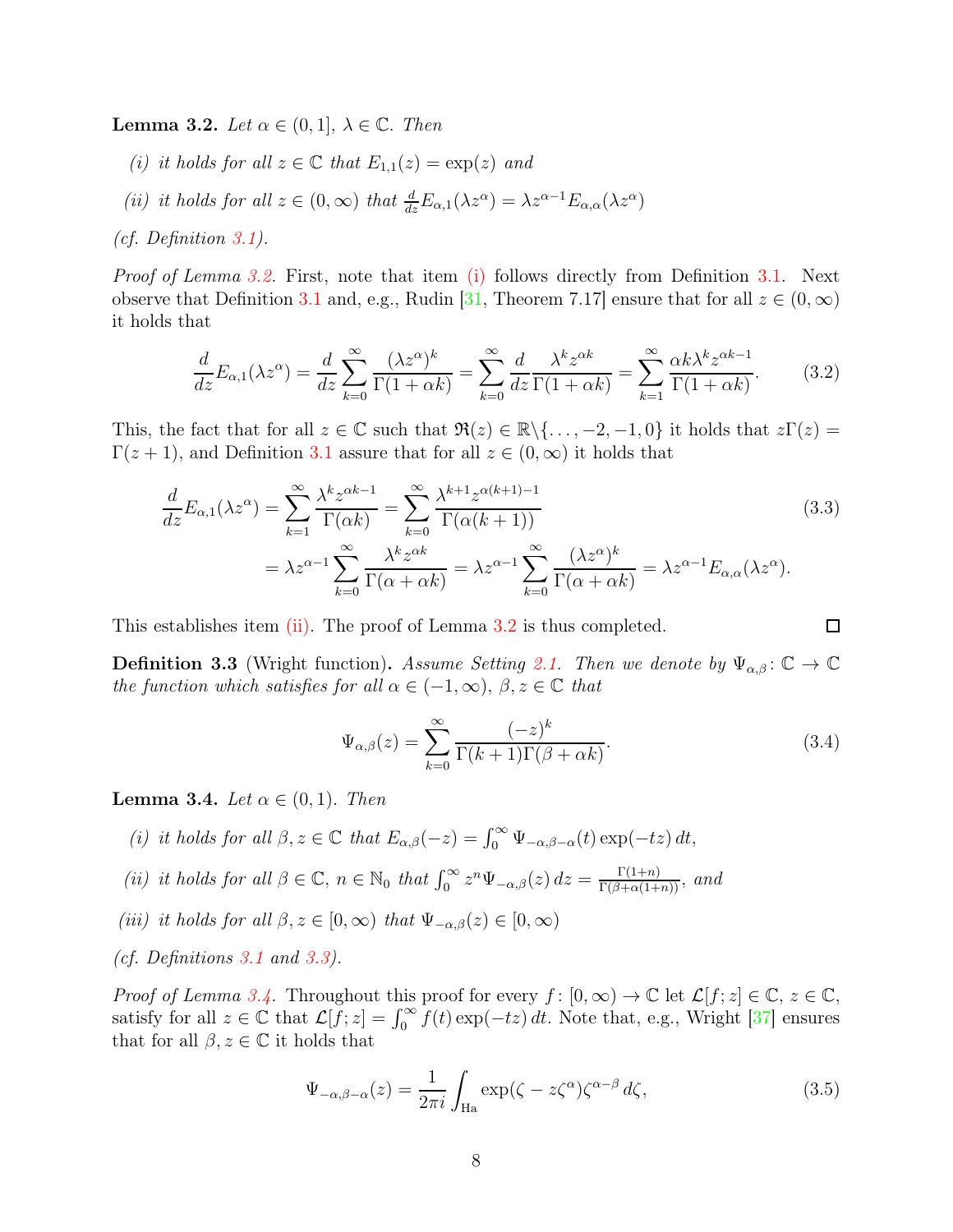where Ha denotes the Hankel path in the  $\zeta$ -plane with a cut along the negative real semiaxis  $\arg \zeta = \pi$  (cf., e.g., [\[18,](#page-12-11) Section 13.2.4]). This and Fubini's theorem imply that for all  $\beta, z \in \mathbb{C}$  it holds that

$$
\int_0^\infty \Psi_{-\alpha,\beta-\alpha}(t) \exp(-tz) dt = \int_0^\infty \left[ \frac{1}{2\pi i} \int_{\text{Ha}} \exp(\zeta - t\zeta^\alpha) \zeta^{\alpha-\beta} d\zeta \right] \exp(-tz) dt
$$
  
= 
$$
\frac{1}{2\pi i} \int_{\text{Ha}} \frac{\exp(\zeta)}{\zeta^{\beta-\alpha}} \left[ \int_0^\infty \exp(-t(z+\zeta^\alpha)) dt \right] d\zeta = \frac{1}{2\pi i} \int_{\text{Ha}} \frac{\exp(\zeta) \zeta^{\alpha-\beta}}{z+\zeta^\alpha} d\zeta.
$$
 (3.6)

Combining this and the integral representation of the generalized Mittag-Leffler function as seen in, e.g., Gorenflo and Mainardi [\[13,](#page-12-12) Eq. (A.21)] shows that for all  $\beta, z \in \mathbb{C}$  it holds that

$$
\int_0^\infty \Psi_{-\alpha,\beta-\alpha}(t) \exp(-tz) dt = E_{\alpha,\beta}(-z). \tag{3.7}
$$

This establishes item [\(i\).](#page-7-4) Moreover, observe that Definition [3.3,](#page-7-0) the fact that for all  $\beta \in \mathbb{C}$ ,  $n \in \mathbb{N}_0, f: [0, \infty) \to \mathbb{C}$  it holds that  $\int_0^{\infty} t^n f(t) dt = \lim_{z \to 0} (-1)^n \frac{d^n}{dz^n} \mathcal{L}[f; z]$  (cf., e.g., Korn and Korn [\[17,](#page-12-13) Table 8.3-1]), and item [\(i\)](#page-7-4) guarantee that for all  $\beta \in \mathbb{C}$ ,  $n \in \mathbb{N}_0$  it holds that

<span id="page-8-0"></span>
$$
\int_0^\infty z^n \Psi_{-\alpha,\beta}(z) dz = \lim_{t \to 0} (-1)^n \frac{d^n \mathcal{L}[\Psi_{-\alpha,\beta};t]}{dz^n} = \lim_{t \to 0} (-1)^n \frac{d^n E_{\alpha,\alpha+\beta}(-t)}{dt^n}.
$$
 (3.8)

Next note that induction on  $n \in \mathbb{N}_0$ , the dominated convergence theorem, and Definition [3.1](#page-6-2) show that for all  $\beta \in \mathbb{C}$ ,  $n \in \mathbb{N}_0$  it holds that

$$
\frac{d^n}{dt^n}E_{\alpha,\alpha+\beta}(-t) = \frac{d^n}{dt^n} \sum_{k=0}^{\infty} \frac{(-t)^k}{\Gamma((\alpha+\beta)+\alpha k)} = \sum_{k=0}^{\infty} \frac{d^n}{dt^n} \frac{(-t)^k}{\Gamma((\alpha+\beta)+\alpha k)}
$$

$$
= \sum_{k=n}^{\infty} \frac{(-1)^k [k \cdot (k-1) \cdot \ldots \cdot (k-n+1)] t^{k-n}}{\Gamma(\beta+\alpha(1+k))}.
$$
(3.9)

Combining this, e.g., Rudin [\[31,](#page-13-12) Theorem 7.17], the definition of the Gamma function (cf. Setting [2.1\)](#page-2-1), and [\(3.8\)](#page-8-0) ensures that for all  $\beta \in \mathbb{C}$ ,  $n \in \mathbb{N}_0$  it holds that

$$
\int_0^\infty z^n \Psi_{-\alpha,\beta}(z) dz = \lim_{t \to 0} (-1)^n \left[ \sum_{k=n}^\infty \frac{(-1)^k \left[ k \cdot (k-1) \cdot \ldots \cdot (k-n+1) \right] t^{k-n}}{\Gamma(\beta + \alpha(1+k))} \right]
$$

$$
= \sum_{k=n}^\infty \left[ \lim_{t \to 0} \frac{(-1)^{n+k} \left[ k \cdot (k-1) \cdot \ldots \cdot (k-n+1) \right] t^{k-n}}{\Gamma(\beta + \alpha(1+k))} \right] = \frac{\Gamma(1+n)}{\Gamma(\beta + \alpha(1+n))}.
$$
(3.10)

This establishes item [\(ii\).](#page-7-5) In addition, observe that Definition [3.3](#page-7-0) and, e.g.,  $[8,$  Theorem 1.3-7] (applied for every  $\beta, z \in [0, \infty)$  with  $\rho \curvearrowleft -\frac{1}{\alpha}, \mu \curvearrowleft \beta - \alpha, \Phi \curvearrowleft \Psi$  in the notation of  $[8,$  Theorem 1.3-6 $]$  guarantees that item [\(iii\)](#page-7-6) holds. The proof of Lemma [3.4](#page-7-1) is thus completed.  $\Box$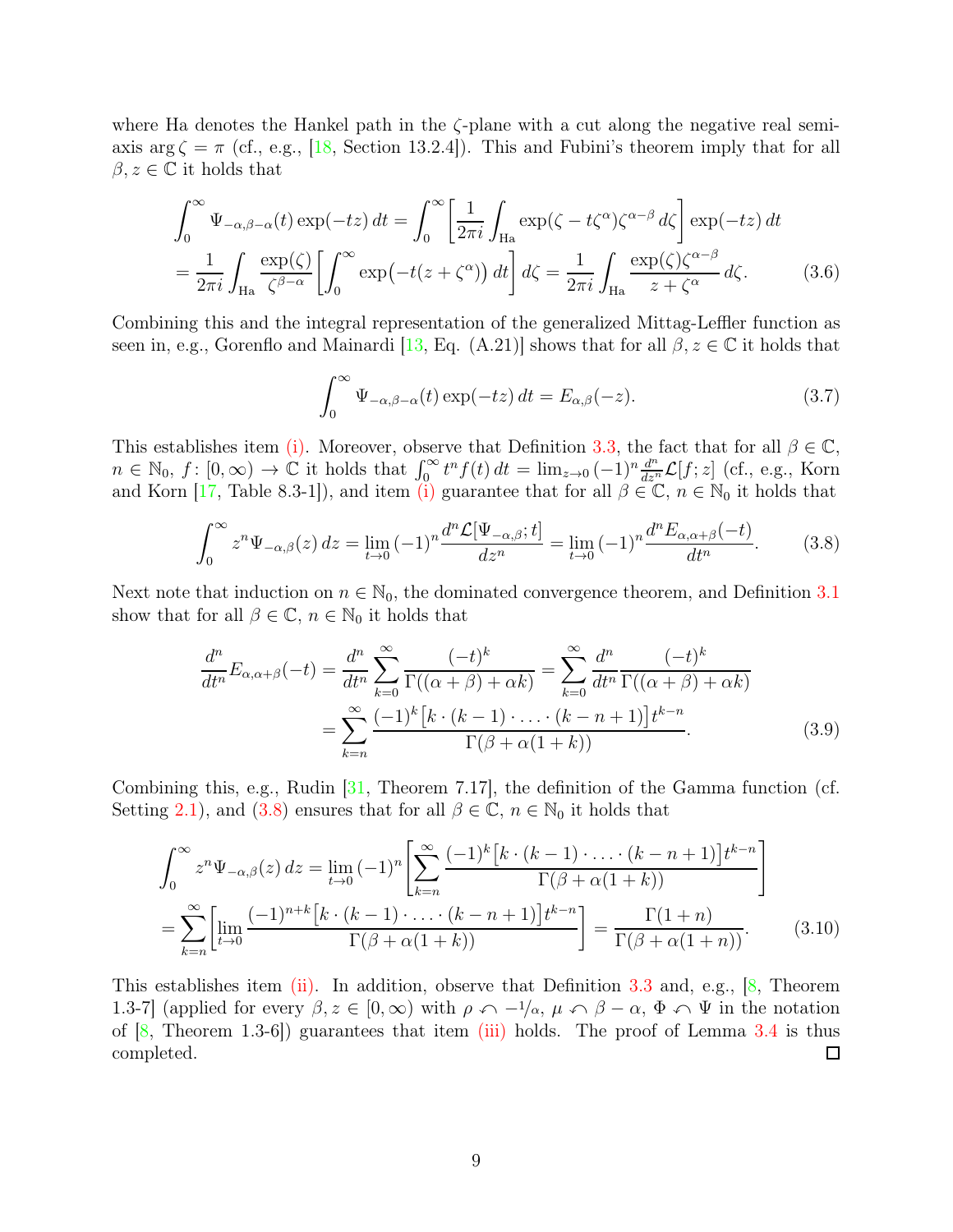### <span id="page-9-0"></span>3.2 Logarithmic norm bounds of fractional semigroups

We are now in a position to prove Theorem [3.6,](#page-9-1) which is the main result of the article. Note that Definition [3.5](#page-9-2) provides the definition of the two-parameter fractional semigroups which are the focus of the current study. It should be clear that these objects are simply the infinite-dimensional counterparts to the classical Mittag-Leffler functions introduced in Definition [3.1.](#page-6-2)

To the authors' knowledge, there have been no result along the lines of Theorem [3.6](#page-9-1) presented in the literature—neither in finite dimensions nor for particular cases of the operator A. It is particularly interesting to note that when  $\alpha \in (0,1)$  it holds that Theorem [3.6](#page-9-1) implies the fractional semigroup exhibits sub-exponential growth/decay (which differs from the exponential growth/decay of classical semigroups). We close Subsection [3.2](#page-9-0) with Corollary [3.7](#page-10-1) which demonstrates the usefulness of these logarithmic norm bounds in a setting which occurs quite often in applied mathematics. Note that an implication of Corollary [3.7](#page-10-1) is that if A generates a contraction semigroup then it also exhibits a contraction fractional semigroup.

<span id="page-9-2"></span>**Definition 3.5** (Fractional Semigroup). Assume Setting [2.1.](#page-2-1) Then for every  $A: X \rightarrow X$ we denote by  $S_t^{\alpha,\beta}$  $\alpha^{\alpha,\beta}(A) \in B(X), \ \alpha,\beta \in (0,1], \ t \in [0,\infty), \ the \ function \ which \ satisfies \ for \ all \$  $\alpha, \beta \in (0, 1], t \in [0, \infty)$  that

$$
S_t^{\alpha,\beta}(A) = \frac{1}{2\pi i} \int_{\mathcal{C}} E_{\alpha,\beta}(\lambda t^{\alpha}) R_A(\lambda) d\lambda,
$$
\n(3.11)

<span id="page-9-1"></span>where  $C \subseteq \mathbb{C}$  is any contour containing  $\sigma(A) = \mathbb{C} \backslash \rho_X(A)$  (cf. Definition [3.1\)](#page-6-2).

**Theorem 3.6.** Assume Setting [2.1](#page-2-1) and let  $A: D(A) \subseteq X \rightarrow X$  be the generator of a strongly continuous semigroup  $\mathbb{T}_t(A) \in B(X)$ ,  $t \in [0,\infty)$  (cf. Definitions [2.6](#page-5-2) and [2.7\)](#page-5-3). Then it holds for all  $\alpha, \beta \in (0, 1], t \in [0, \infty), x \in D(A)$  that

<span id="page-9-4"></span>
$$
||S_t^{\alpha,\beta}(A)x||_X \le E_{\alpha,\beta}(t^{\alpha}\mu_X(A))||x||_X \tag{3.12}
$$

(cf. Definitions [2.5,](#page-4-3) [3.1,](#page-6-2) and [3.5\)](#page-9-2).

Proof of Theorem [3.6.](#page-9-1) Throughout this proof let  $\mathcal{C} \subseteq \mathbb{C}$  be a contour containing  $\sigma(A) =$  $\mathbb{C}\setminus\rho_X(A)$ . Note that the Riesz-Dunford functional calculus (cf., e.g., [\[30,](#page-13-13) Theorem 13.5]), Definition [3.5,](#page-9-2) and item [\(i\)](#page-7-2) of Lemma [3.2](#page-6-3) guarantee that for all  $t \in [0,\infty)$ ,  $x \in D(A)$  it holds that

$$
\mathbb{T}_t(A)x = \frac{1}{2\pi i} \int_{\mathcal{C}} \exp(\lambda t) R_A(\lambda) x \, d\lambda
$$
\n
$$
= \frac{1}{2\pi i} \int_{\mathcal{C}} E_{1,1}(\lambda t) R_A(\lambda) x \, d\lambda = S_t^{1,1}(A)x. \tag{3.13}
$$

<span id="page-9-3"></span>This, Definition [3.1,](#page-6-2) Definition [3.5,](#page-9-2) item [\(i\)](#page-7-4) of Lemma [3.4,](#page-7-1) item [\(i\)](#page-7-2) of Lemma [3.2,](#page-6-3) and Fubini's theorem ensure that for all  $\alpha \in (0,1)$ ,  $\beta \in (0,1]$ ,  $t \in [0,\infty)$ ,  $x \in D(A)$  it holds that

$$
S_t^{\alpha,\beta}(A)x = \frac{1}{2\pi i} \int_{\mathcal{C}} E_{\alpha,\beta}(\lambda t^{\alpha}) R_A(\lambda) x \, d\lambda
$$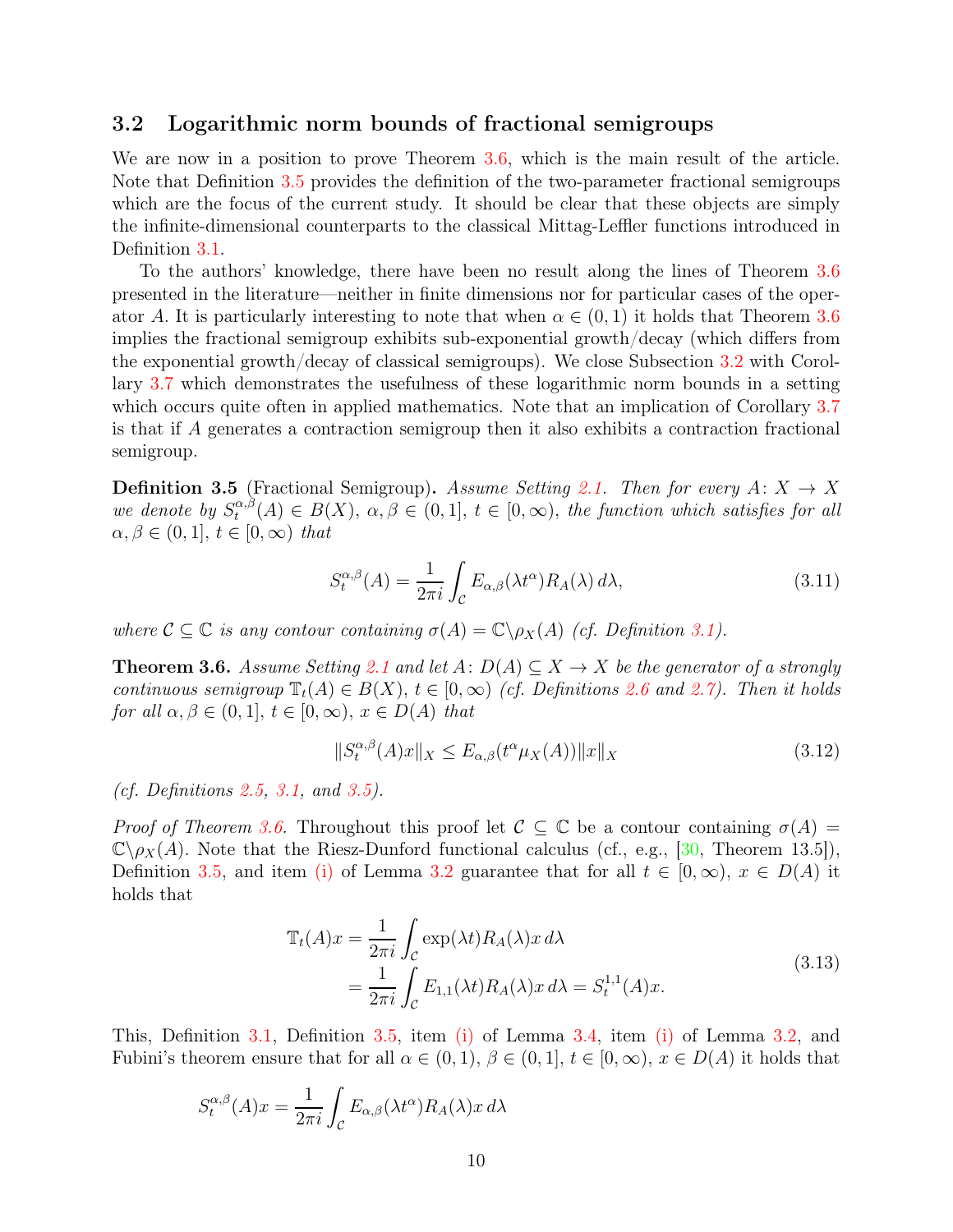$$
= \frac{1}{2\pi i} \int_{\mathcal{C}} \left[ \int_{0}^{\infty} \Psi_{-\alpha,\beta-\alpha}(z) \exp(\lambda t^{\alpha} z) dz \right] R_{A}(\lambda) x d\lambda
$$
  
\n
$$
= \frac{1}{2\pi i} \int_{0}^{\infty} \Psi_{-\alpha,\beta-\alpha}(z) \int_{\mathcal{C}} \exp(\lambda t^{\alpha} z) R_{A}(\lambda) x d\lambda dz
$$
  
\n
$$
= \frac{1}{2\pi i} \int_{0}^{\infty} \Psi_{-\alpha,\beta-\alpha}(z) \int_{\mathcal{C}} E_{1,1}(\lambda t^{\alpha} z) R_{A}(\lambda) x d\lambda dz
$$
  
\n
$$
= \int_{0}^{\infty} \Psi_{-\alpha,\beta-\alpha}(z) S_{t^{\alpha}z}^{1,1}(A) x dz = \int_{0}^{\infty} \Psi_{-\alpha,\beta-\alpha}(z) \mathbb{T}_{t^{\alpha}z}(A) x dz.
$$
\n(3.14)

Combining this, Jensen's inequality, Lemma [2.8,](#page-5-1) and items [\(i\)](#page-7-4) and [\(iii\)](#page-7-6) of Lemma [3.4](#page-7-1) assures that for all  $\alpha \in (0,1)$ ,  $\beta \in (0,1]$ ,  $t \in [0,\infty)$ ,  $x \in D(A)$  it holds that

$$
\|S_t^{\alpha,\beta}(A)x\|_X = \left\| \int_0^\infty \Psi_{-\alpha,\beta-\alpha}(z) \mathbb{T}_{t^{\alpha}z}(A) x \, dz \right\|_X
$$
  
\n
$$
\leq \int_0^\infty \Psi_{-\alpha,\beta-\alpha}(z) \|\mathbb{T}_{t^{\alpha}z}(A)x\|_X \, dz
$$
  
\n
$$
\leq \int_0^\infty \Psi_{-\alpha,\beta-\alpha}(z) \exp(t^{\alpha} z \mu_X(A)) \|x\|_X \, dz = E_{\alpha,\beta}(t^{\alpha} \mu_X(A)) \|x\|_X.
$$
\n(3.15)

Combining this, [\(3.13\)](#page-9-3), and Lemma [2.8](#page-5-1) establishes [\(3.12\)](#page-9-4). The proof of Theorem [3.6](#page-9-1) is thus completed.  $\Box$ 

An immediate consequence of Theorem [3.6](#page-9-1) is outlined in Corollary [3.7.](#page-10-1) While the proof of Corollary [3.7](#page-10-1) is interesting, it is also brief and straightforward; hence, we omit the proof for brevity. Interested readers may note that this result follows by combining Theorem [3.6](#page-9-1) with the fact that the Dirichlet Laplace operator on  $L^2([0,1];\mathbb{R})$ , denoted A, is negative definite and the generator of a contraction semigroup and the fact that (in the notation of Corollary [3.7\)](#page-10-1) it holds for all  $t \in [0, \infty)$ ,  $x \in [0, 1]$  that  $u(t, x) = S_t^{\alpha, 1}$  $u_t^{\alpha,1}(A)u(0,x)$  (cf., e.g., [\[25,](#page-13-14) Lemma 3.1]).

<span id="page-10-1"></span>**Corollary 3.7.** Let  $\alpha \in (0,1]$ , let  $X = L^2([0,1];\mathbb{R})$  be the  $\mathbb{R}$ -Hilbert space of of equivalence classes of Lebesgue square-integrable functions from  $(0,1)$  to R equipped with its standard norm  $\lVert \cdot \rVert_X$ , let  $A: D(A) \subseteq X \to X$  be the Dirichlet Laplace operator, for every  $t \in [0, \infty)$ ,  $x \in [0,1]$  let  $u(t,x) \in D(A) \subseteq X$  satisfy that  $u(t,x) = u(0,x) + \frac{1}{\Gamma(\alpha)} \int_0^t (t-s)^{\alpha-1} A u(s,x) ds$ (cf. Setting [2.1\)](#page-2-1). Then it holds for all  $t \in [0, \infty)$ ,  $x \in [0, 1]$  that  $||u(t, x)||_X \leq ||u(0, x)||_X$  (cf. Definitions [2.5,](#page-4-3) [2.6,](#page-5-2) and [2.7\)](#page-5-3).

### <span id="page-10-0"></span>4 Conclusions and future endeavors

In this article we have explored norm bounds of fractional semigroups in arbitrary normed vector spaces. To aid in this study, we introduced a particular semi-inner-product and used its properties to provide norm bounds of strongly continuous semigroups via the logarithmic norm. We then combined these results with representation results for fractional semigroups in order to obtain the main result (i.e., Theorem [3.6\)](#page-9-1) of the article. This result is the first of its kind and demonstrates that the newly studied fractional semigroups exhibit growth/decay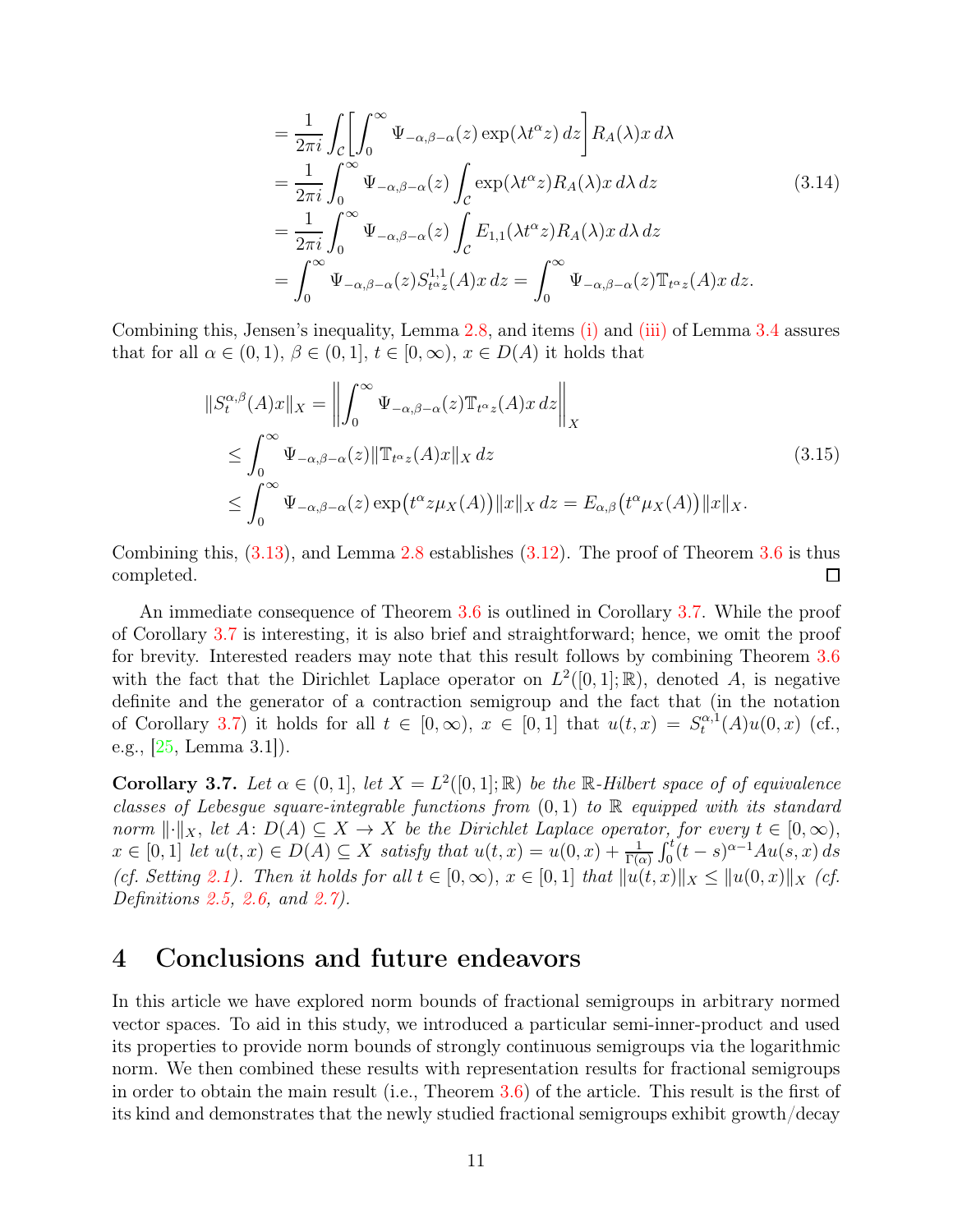properties which are analogous to the classical setting—the difference being that the exponential function is replaced with a two-parameter Mittag-Leffler function (cf. Definition [3.1\)](#page-6-2). An immediate consequence of this result is that the contractive property of a semigroup is preserved in the fractional setting—a surprising result which will be quite useful in actual applications (e.g., the setting outlined in Corollary [3.7\)](#page-10-1).

Future endeavors in this direction will involve both continued abstract analysis and the implementation of actual numerical algorithms. Of particular interest to the authors is the development of operator splitting algorithms for fractional semigroups. Such techniques are local by definition, hence the nonlocality of these new operators (i.e., their lack of a semigroup property) complicates matters considerably. However, one can demonstrate that there exists a semigroup-like property which the fractional semigroups satisfy. From this, we will construct a generalization of the classical Lie-Trotter splitting method (cf., e.g.,  $[32]$ ) and use the results developed herein to complete the study. Numerical endeavors will pursue the use of the presented operator theoretical representation of singular integral equations for actual simulations. Such methods have yet to be explored and initial results seem to indicate that they will provide a significant improvement in efficiency and accuracy.

### Acknowledgement

The second author acknowledges funding by the National Science Foundation (NSF 1903450). The third author would like to thank College of Arts and Sciences, Baylor University for partial support through a research leave award. The first and second authors also gratefully acknowledge the impact that Lance Littlejohn has had on this project—Lance provided the their initial exposure to the beauty of operator theory during Lance's graduate functional analysis course at Baylor University. All three authors would like to congratulate Lance Littlejohn on the occasion of his 70th birthday.

### <span id="page-11-1"></span>References

- [1] Abatzoglou, T. J. Norm derivatives on spaces of operators. Mathematische Annalen 239, 2 (1979), 129–135.
- [2] ARENDT, W., ELST, A. F. M. T., AND WARMA, M. Fractional powers of sectorial operators via the Dirichlet-to-Neumann operator. Communications in Partial Differential Equations 43, 1 (2018), 1–24.
- <span id="page-11-0"></span>[3] Arnold, D., Falk, R., and Winther, R. Finite element exterior calculus: from Hodge theory to numerical stability. Bulletin of the American mathematical society 47, 2 (2010), 281–354.
- [4] Caffarelli, L., and Silvestre, L. An extension problem related to the fractional Laplacian. Communications in Partial Differential Equations 32, 8 (2007), 1245–1260.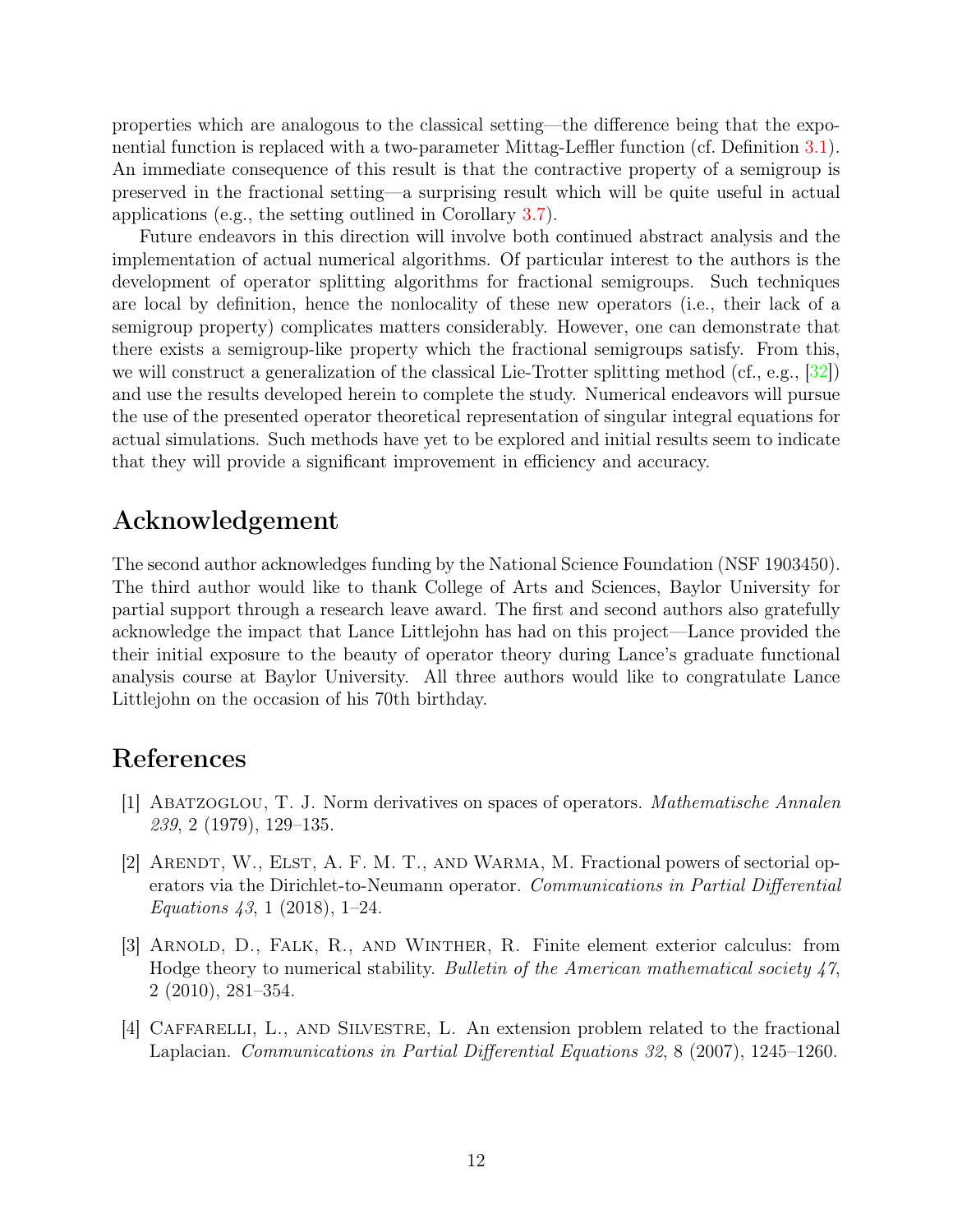- <span id="page-12-8"></span>[5] Cartan, H., Moore, J., Husemoller, D., and Maestro, K. Differential Calculus on Normed Spaces: A Course in Analysis. CreateSpace Independent Publishing Platform, 2017.
- <span id="page-12-0"></span>[6] Curry, C., Ebrahimi-Fard, K., and Munthe-Kaas, H. What is a post-Lie algebra and why is it useful in geometric integration. In European Conference on Numerical Mathematics and Advanced Applications (2017), Springer, pp. 429–437.
- <span id="page-12-14"></span><span id="page-12-7"></span>[7] DAHLQUIST, G. Stability and error bounds in the numerical integration of ordinary differential equations. PhD thesis, Almqvist & Wiksell, 1958.
- <span id="page-12-5"></span>[8] DJRBASHIAN, M. M. Harmonic analysis and boundary value problems in the complex domain, vol. 65. Springer Science & Business Media, 1993.
- <span id="page-12-9"></span>[9] DRAGOMIR, S. S. Semi-inner products and applications. Nova Science Publishers Inc, 2004.
- <span id="page-12-4"></span>[10] FETAHU, E. On Semigroups Of Linear Operators. PhD thesis, Dissertação de Mestrado. Central European University, Budapest-Hungary, 2014.
- [11] Galé, J. E., Miana, P. J., and Stinga, P. R. Extension problem and fractional operators: semigroups and wave equations. Journal of Evolution Equations 13, 2 (Jun 2013), 343–368.
- <span id="page-12-12"></span><span id="page-12-6"></span>[12] Giles, J. R. Classes of semi-inner-product spaces. Transactions of the American Mathematical Society 129, 3 (1967), 436–446.
- <span id="page-12-10"></span>[13] GORENFLO, R., AND MAINARDI, F. Fractional calculus. In Fractals and fractional calculus in continuum mechanics. Springer, 1997, pp. 223–276.
- [14] Guswanto, B. H. On the properties of solution operators of fractional evolution equations. Journal of Fractional Calculus and Applications 6, 1 (2015), 131–159.
- <span id="page-12-2"></span><span id="page-12-1"></span>[15] ISERLES, A., AND LITTLEJOHN, L. Polynomials orthogonal in a Sobolev space. Linear and Complex Analysis Problem Book 3: Part 2 (2006), 190.
- <span id="page-12-13"></span>[16] Iserles, A., Munthe-Kaas, H. Z., Nørsett, S. P., and Zanna, A. Lie-group methods. Acta numerica 9 (2000), 215–365.
- [17] KORN, G. A., AND KORN, T. M. *Mathematical Handbook for Scientists and Engi*neers: Definitions, Theorems, and Formulas for Reference and Review. Dover Civil and Mechanical Engineering Series. Dover Publications, 2000.
- <span id="page-12-11"></span>[18] Krantz, S. G., and Krantz, S. G. Handbook of complex variables. Springer Science & Business Media, 1999.
- <span id="page-12-3"></span>[19] Littlejohn, L. L., and Wellman, R. A general left-definite theory for certain selfadjoint operators with applications to differential equations. J. Differential Equations 181, 1 (2002), 280–339.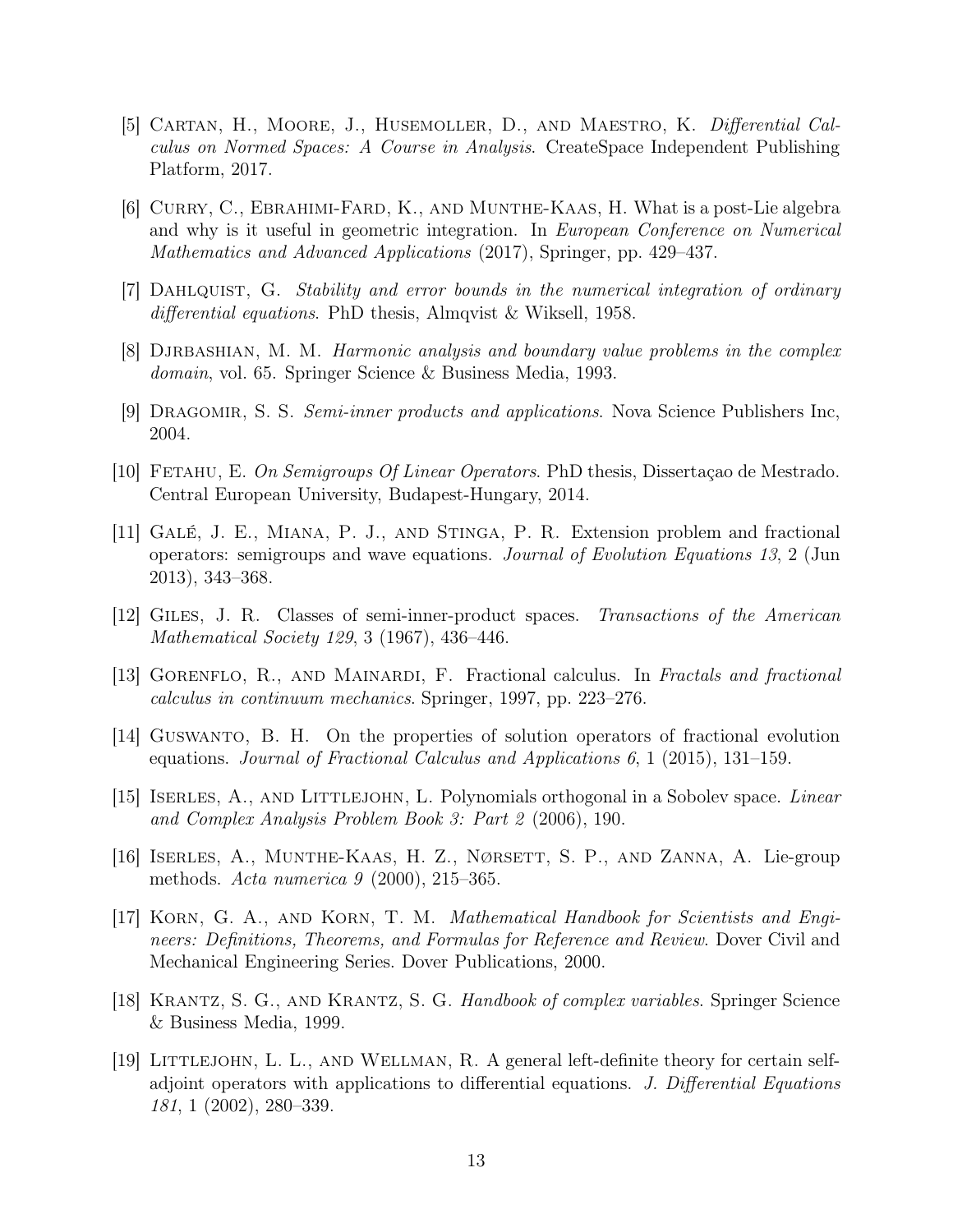- <span id="page-13-4"></span><span id="page-13-3"></span>[20] Littlejohn, L. L., and Wellman, R. On the spectra of left-definite operators. Complex Anal. Oper. Theory 7, 1 (2016), 437–455.
- [21] Littlejohn, L. L., and Wellman, R. Self-adjoint operators in extended Hilbert spaces  $h \oplus w$ : an application of the general GKN-EM theorem. Oper. Matrices 13, 3 (2019), 667–704.
- <span id="page-13-8"></span><span id="page-13-7"></span>[22] Lozinskii, S. M. Error estimate for numerical integration of ordinary differential equations. I. Izvestiya Vysshikh Uchebnykh Zavedenii. Matematika, 5 (1958), 52–90.
- <span id="page-13-0"></span>[23] Lumer, G. Semi-inner-product spaces. Transactions of the American Mathematical Society 100, 1 (1961), 29–43.
- [24] Munthe-Kaas, H. Z., and Føllesdal, K. K. Lie–Butcher series, geometry, algebra and computation. In Discrete Mechanics, Geometric Integration and Lie–Butcher Series. Springer, 2018, pp. 71–113.
- <span id="page-13-14"></span><span id="page-13-1"></span>[25] Padgett, J. L. The quenching of solutions to time–space fractional kawarada problems. Computers  $\mathcal{B}$  Mathematics with Applications 76, 7 (2018), 1583–1592.
- <span id="page-13-6"></span>[26] PADGETT, J. L. Analysis of an approximation to a fractional extension problem. BIT Numerical Mathematics 60, 3 (2020), 715–739.
- [27] Padgett, J. L., Kostadinova, E. G., Liaw, C. D., Busse, K., Matthews, L. S., and Hyde, T. W. Anomalous diffusion in one-dimensional disordered systems: a discrete fractional Laplacian method. Journal of Physics A: Mathematical and Theoretical 53, 13 (2020), 135205.
- <span id="page-13-2"></span>[28] Padgett, J. L., and Sheng, Q. Convergence of an operator splitting scheme for abstract stochastic evolution equations. In Advances in Mathematical Methods and High Performance Computing. Springer, 2019, pp. 163–179.
- <span id="page-13-13"></span><span id="page-13-11"></span>[29] ROBINSON, D. W., ET AL. Basic theory of one-parameter semigroups. The Australian National University, Mathematical Sciences Institute, Centre . . . , 1982.
- <span id="page-13-12"></span>[30] RUDIN, W. *Real and complex analysis*. Tata McGraw-hill education, 2006.
- <span id="page-13-5"></span>[31] RUDIN, W., ET AL. *Principles of mathematical analysis*, vol. 3. McGraw-hill New York, 1964.
- [32] Sheng, Q. Global error estimate for exponential splitting. IMA Numer. Anal. 14, 3 (1993), 27–56.
- <span id="page-13-10"></span><span id="page-13-9"></span>[33] SINHA, K. B., AND SRIVASTAVA, S. Theory of semigroups and applications. Springer, 2017.
- [34] SÖDERLIND, G. The logarithmic norm. History and modern theory. BIT Numerical Mathematics 46, 3 (2006), 631–652.